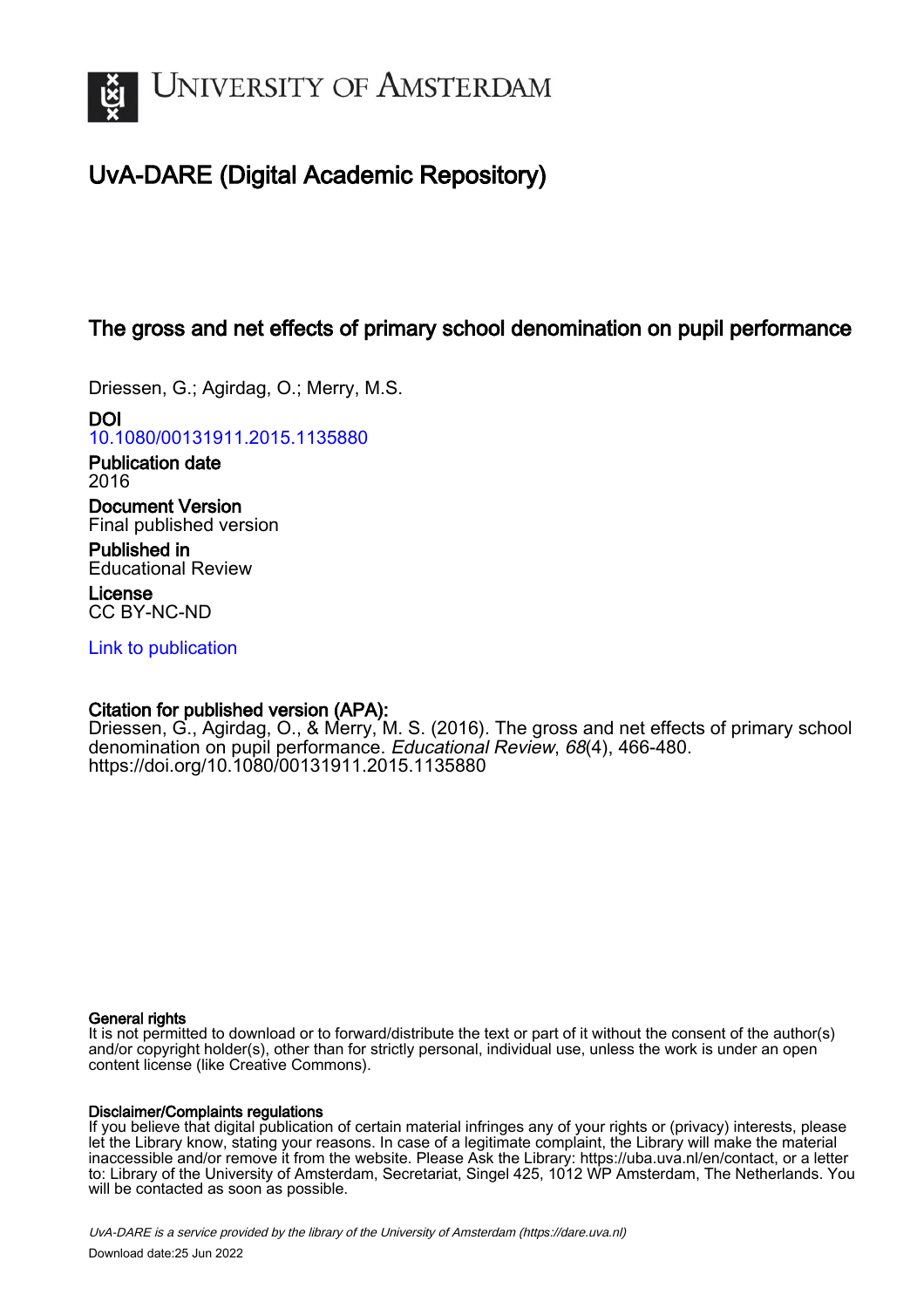## The gross and net effects of primary school denomination on pupil performance

Routledge Taylor & Francis Group

Geert Driessen<sup>a\*</sup> <sup>1</sup>[,](http://orcid.org/0000-0002-1248-6373) Orhan Agirdag<sup>b,c</sup> and Michael S. Merry<sup>d</sup>

<sup>a</sup>ITS, Radboud University, Nijmegen, The Netherlands;  ${}^{b}$ Laboratory for Education and Society, University of Leuven, Leuven, Belgium; <sup>c</sup>Department of Educational Sciences, University of Amsterdam, Amsterdam, The Netherlands; <sup>d</sup>Faculty of Social and Behavioural Sciences, University of Amsterdam, Amsterdam, The Netherlands

Notwithstanding dramatically low levels of professed religiosity in Western Europe, the religious school sector continues to thrive. One explanation for this paradox is that nowadays parents choose religious schools primarily for their higher academic reputation. Empirical evidence for this presumed denominational advantage is mixed. We examine and compare several studies purporting to show a denominational school effect, and then turn our attention to the Dutch case. Owing to its longstanding and highly varied denominational school sector, the Netherlands arguably provides a unique context in which to examine whether there are school sector effects. In this study multilevel analyses were performed. Data include 19 cognitive and non-cognitive outcome measures in 2011 administered to 27,457 pupils in grades 2, 5 and 8 of 386 primary schools. Results show that after controlling for input differences at pupil and school level no substantial output differences between religious schools and public schools remain. However, Islamic schools appear to be one important exception which turn out to have a great value-added potential. Implications of these findings are discussed.

Keywords: denomination; religious schools; school choice; effects; primary school; the Netherlands; multilevel analysis

#### Background, perspective and objective

#### A paradox: denominational schools in "secular" Western Europe

Across much of Western Europe there is ample evidence to suggest a sharp decline in religiosity. This, of course, is not a completely new development, as a process of secularization has been underway since the 1960s. It also should be said that this process does not apply equally to all religions; nor does it apply to all European countries to the same degree (Norris and Inglehart [2011\)](#page-15-0). Concurrent with the steady decline in traditional religious belief and church membership, in many countries the market share of religious schools remains virtually unchanged (Dijkstra, Driessen, and Veenstra [2001;](#page-14-0) Merry [2015\)](#page-15-0). That is, the proportion of parents selecting denominational schools for their children is almost the same today as it was half a century ago; in some countries there is even an increase in demand for religious schools. Various explanations for this paradoxical situation have been put forward (Dronkers [2004;](#page-15-0) Goldring and Philips [2008](#page-15-0)).

© 2016 The Author(s). Published by Informa UK Limited, trading as Taylor & Francis Group.

This is an Open Access article distributed under the terms of the Creative Commons Attribution-NonCommercial-NoDerivatives License ([http://creativecommons.org/licenses/by-nc-nd/4.0/\)](http://creativecommons.org/licenses/by-nc-nd/4.0/), which permits non-commercial re-use, distribution, and reproduction in any medium, provided the original work is properly cited, and is not altered, transformed, or built upon in any way.

<sup>\*</sup>Corresponding author. Email: [g.driessen@its.ru.nl](mailto:g.driessen@its.ru.nl)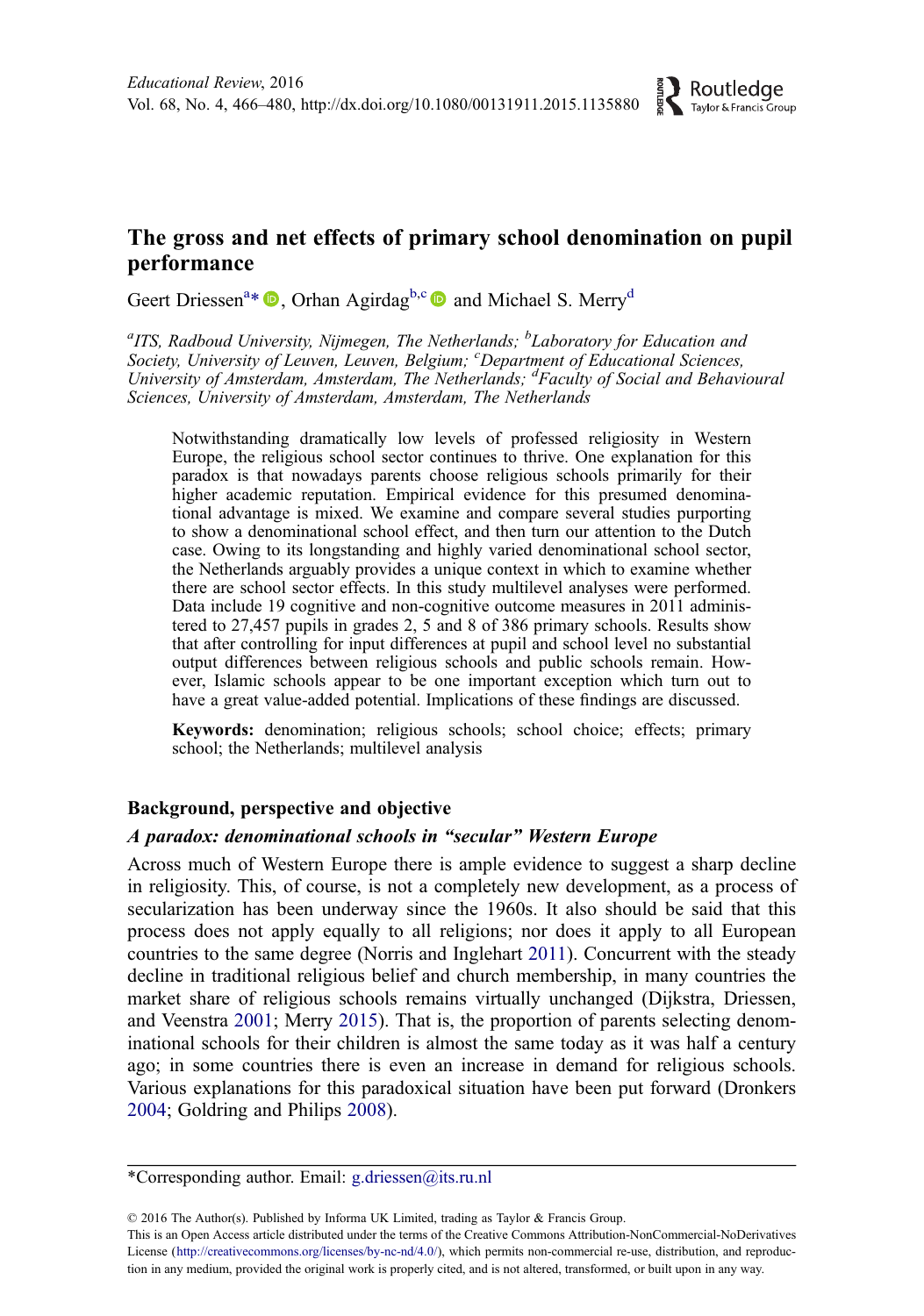First, both Catholic and Protestant religious schools are typically supported by Christian political parties (often the ruling parties), but they also enjoy support from laws protecting freedom of religious education, as well as the vested interests of administrative and educational professionals attached to the different denominational organizations. Second, while perhaps only a minority, a committed core of religiously devout parents continue to choose religious schools because they reinforce their beliefs and values; these may be Christian, Muslim or Jewish parents for whom a religious upbringing is paramount. Third, it is also the case that many parents – particularly in smaller towns and rural areas – choose the existing local denominational school for its proximity and convenience. Fourth, religious schools may be more attractive, even for non-religious parents, because they pay more attention to moral values than the "neutral" public schools. Finally, though seldom explicitly stated, parents may choose a religious school on the basis of the pupil composition; particularly middle-class parents are keen to avoid (public) schools composed of high concentrations of ethnic minorities, whose presence is believed to compromise the general quality of education.

Each of these explanations is plausible and supported in the literature. However, mono-causal explanations for the attractiveness of religious schools are simply not possible; instead, a complex interplay of various factors is at work. Furthermore, Dijkstra, Dronkers, and Karsten [\(2004](#page-14-0); also see Allen, Burgess, and McKenna [2014](#page-14-0); Denessen, Driessen, and Sleegers [2005\)](#page-14-0) conclude that nowadays the most important reason for the survival of the religious school sector is their reputation for producing higher academic attainment. At the same time, it is not clear to what degree the academic *reputation* of religious schools coincides with their *actual impact* on pupils' cognitive and non-cognitive outcomes. The evidence concerning the impact on academic achievement is mixed, and very few studies have focused on non-cognitive effects. Hence, the aim of the present study is to examine how school sector differences are related to pupil outcomes, both in terms of academic performance as well as non-cognitive outcomes. Our ultimate focus will be on the primary education sector in the Netherlands and we will perform a secondary analysis of recently collected large-scale data.

#### Funding, quality and output

Since the Coleman, Kilgore, and Hoffer ([1981\)](#page-14-0) report, numerous studies have examined the outcome effects of denominational schools, both in the United States and – to a lesser extent – in Europe. Underlying much of this research is the question of whether the state, in addition to financing public schools, also is responsible for funding private religious schools. Indeed, the mere fact that so many children attend religious schools appears to support the idea of equally funding all schools given the state's *parens patriae* role entailing responsibility for the education of all children irrespective of the type of school they attend (Merry [2007](#page-15-0)).

Meanwhile, school choice is increasingly promoted by governments as a way to stimulate competition between schools with the dual aim of improving school quality as well as providing parents with more options. In a system of education designed as a quasi-market it is assumed that in order to develop a good reputation and thereby attract more pupils, competition will induce both public and private schools to improve their quality while at the same time reducing their expenses. Hence it is expected that school choice will yield both better learning outcomes and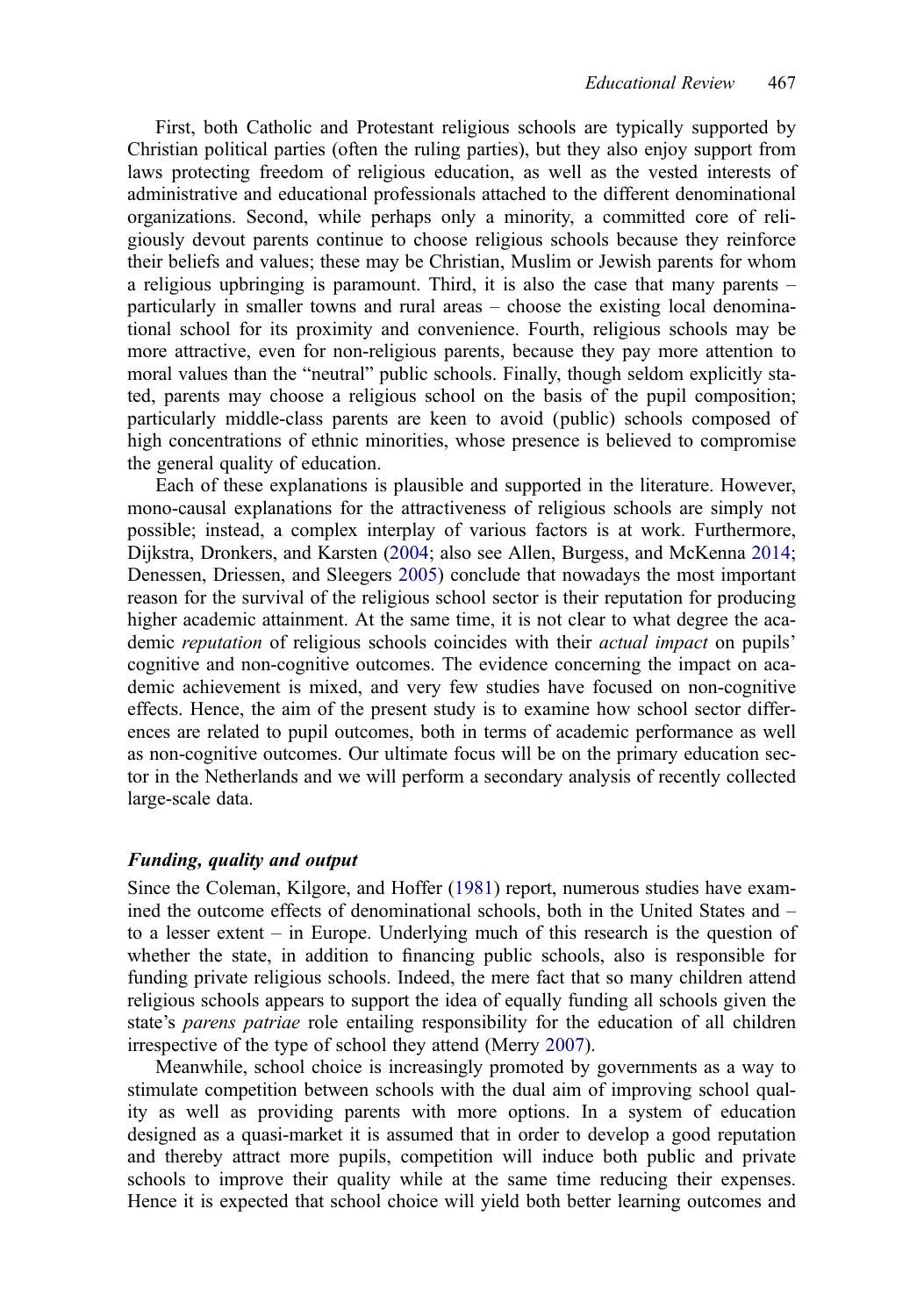more efficiency (Chubb and Moe [1990](#page-14-0); Lauri and Pöder [2013](#page-15-0)). Further, if religious schools outperform non-religious schools, then there are reasons to think that religious schools may serve as a useful role model (Burgess et al. [2015;](#page-14-0) Jeynes and Beuttler [2012](#page-15-0)). These matters have implications not only for how schools are financed but also as it concerns the increasing amount of attention on the quality of education being offered (Ritzen, van Dommelen, and De Vijlder [1997](#page-15-0)). Here the notion of educational quality is deduced primarily in terms of pupil achievement. Accordingly, researchers have been keen to determine the possible relationship between school sectors (denominational versus non-denominational) and their educational results. While much research has been carried out, the results remain surprisingly inconclusive, in part because the performance of schools can only be understood in relation to their specific context. These contextual differences pertain not only to nationality; indeed, schools within the same country also may be difficult to compare given the range of relevant variables – financing, pupil composition, teacher retention, testing instruments, etc. – bearing upon any given school's academic performance (Avram and Dronkers [2011](#page-14-0)).

Yet if religious schools enjoy a superior reputation with respect to their educational performance, it is worthwhile finding out whether there is any corroborating empirical evidence for this. Lately, several comprehensive studies examining denominational outcome effects have been published. Together these large-scale studies help us to analyze and compare both cognitive and non-cognitive output effects of religious versus public schools in a large number of countries.

At the turn of the century, Dijkstra, Driessen, and Veenstra ([2001\)](#page-14-0) reviewed all of the research evidence for public versus private denominational school effects in the Netherlands. They cautioned against drawing unequivocal conclusions about systematic sector effects. In the studies they reviewed, denomination-specific differences are sometimes reported, and other times not. When such effects occur, they tend not to reveal much of a pattern. Nevertheless, there are indications of a relationship between school sector and corresponding outcomes. The authors found that the school sector effects are for the most part negative for public schools, and positive for private religious schools. This applies slightly more to primary education than secondary education, and more to younger data than older data.

A few years later, Dronkers ([2004\)](#page-15-0) reviewed the evidence concerning the differences in the effectiveness of public and religious state-funded schools in seven European countries. He concluded that differences in cognitive outcomes clearly exist in Belgium, France, Hungary, the Netherlands, and Scotland, but less obviously in Germany. These differences could not be explained by the social characteristics of pupils, parents, schools, and neighborhoods. Non-cognitive outcome differences were not found in Belgium, only partly in Germany, and only negligibly in the Netherlands. According to Dronkers, this comes as a surprise as it is especially the non-cognitive contribution that is the chief *raison d'être* for the establishment of state-funded religious schools.

Avram and Dronkers ([2011](#page-14-0)) analyzed the PISA waves of 2000, 2003 and 2006 of 16 European countries. They argued that the establishment of denominational schools is primarily motivated by the desire to socialize children into the prevailing (religiously and morally inspired) norms and values of a particular community. Therefore they focused on two non-cognitive outcome measures, namely emotional integration within the school community, and the concern and feelings of responsibility towards the environment. Yet with the exception of Austria, Belgium and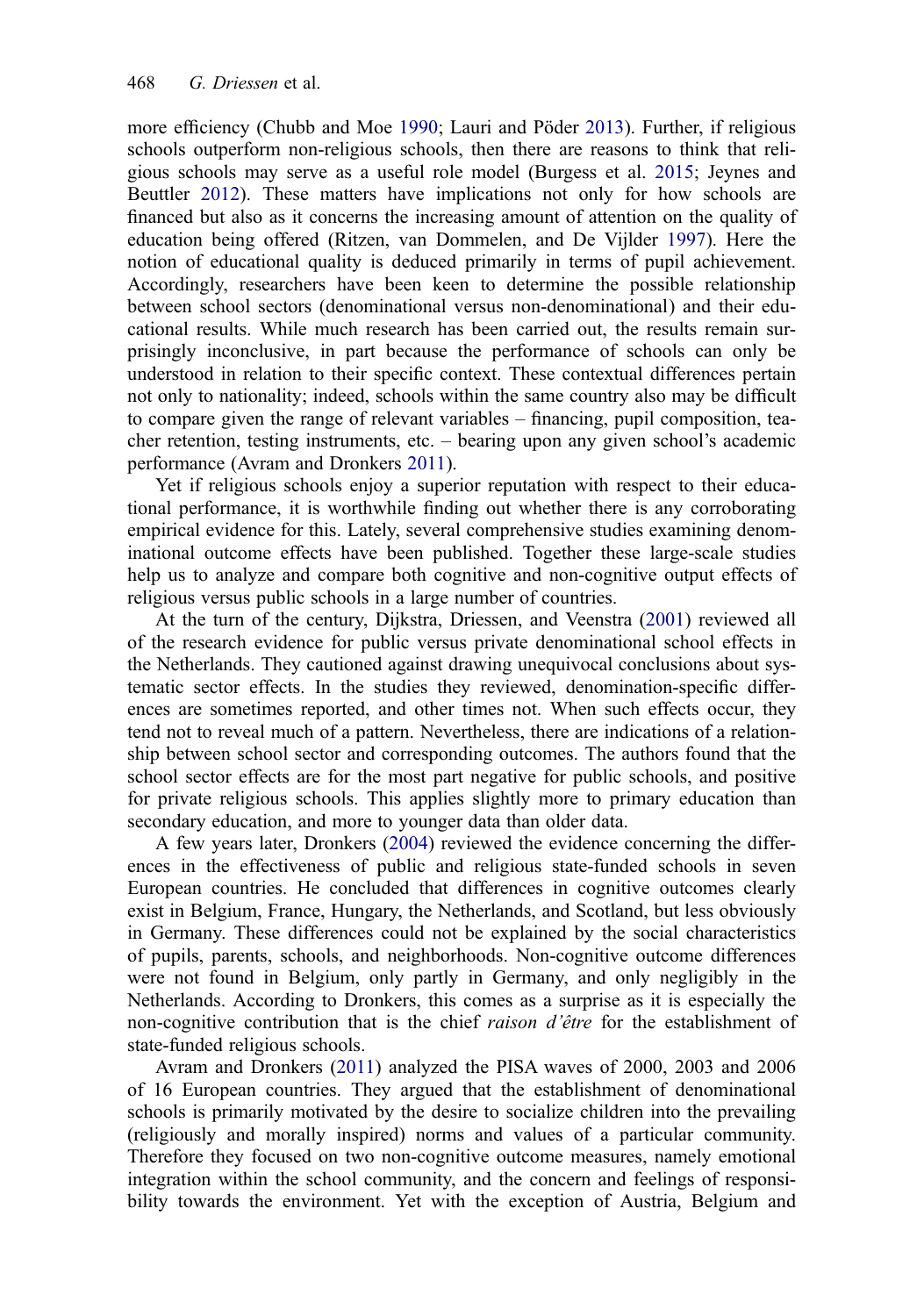Spain as it concerned emotional integration, the analyses revealed no salient differences between denominational and public schools. One explanation for this may be that public schools are just as effective as religious schools in conveying important norms and values.

Meanwhile, Jeynes [\(2012](#page-15-0)) conducted a statistical meta-analysis on religious school effects predominantly in the United States, which comprised 90 studies and used sophisticated controls for socio-economic status and race/ethnicity. He found that pupils who attend religious schools perform better than their counterparts in public schools, both in terms of academic and behavioral outcomes, and controlling for socio-economic and racial/ethnic backgrounds. Interestingly, he also found evidence suggesting that religious and public schools have much to learn from each other. Religious schools, he maintained, tend to score more favorably on high expectations and more challenging course offerings, whereas public schools score higher on classroom discussion and the range of elective courses.

In sum, most comparative studies examine secondary rather than primary education; the focus typically is on cognitive effects rather than non-cognitive effects; and finally, many studies concentrate on just one or only a few output measures. From these studies it can be concluded that there is a tendency for religious schools to achieve better than non-religious public schools, and this is clearer with regard to cognitive outcomes than non-cognitive outcomes. However, the findings are not as unambiguous as many assume.

#### Explanations for output differences

In so far as output differences that appear to be attributable to the schools' denomination are concerned, several explanations have been offered, not all of which have been empirically validated. For example, the selectivity thesis suggests that the differences between religious (and hence "private") and non-religious (more typically "public") schools can be explained by the fact that private schools attract better and more motivated pupils than public schools (Willms [1985](#page-15-0)). The explanation for sector differences mentioned most, however, builds on the social capital model developed by Coleman [\(1988](#page-14-0)). Social capital describes the norms of trust and reciprocity that arise out of our social networks. Coleman ([1988\)](#page-14-0) argued that Catholic schools are supported by a functional community sharing two indispensable traits of social capital.

First, there is a shared trustworthiness among members of the community; as a general rule, those participating in the shared norms of community exhibit a higher degree of trust towards others doing the same. This reciprocal trust facilitates the exchange of useful information, but also a variety of other resources germane to a healthy community. Second, there exists what Coleman calls a "density of outstanding obligations," meaning that available resources within a particular structure can be augmented by the mere fact that others within the community can be called upon to contribute to achieving the goals shared by all. Hence the absence of one member (e.g. a parent) from a particular activity or event can be compensated for both by the presence and attentive involvement of another. Taken together, these elements support and sustain stronger intergenerational networks between pupils, parents and teachers and combine to "provide effective rewards for high achievement" in a particular school environment. But social capital is also strengthened and maintained by the families comprising the broader social network, and whose interests and expectations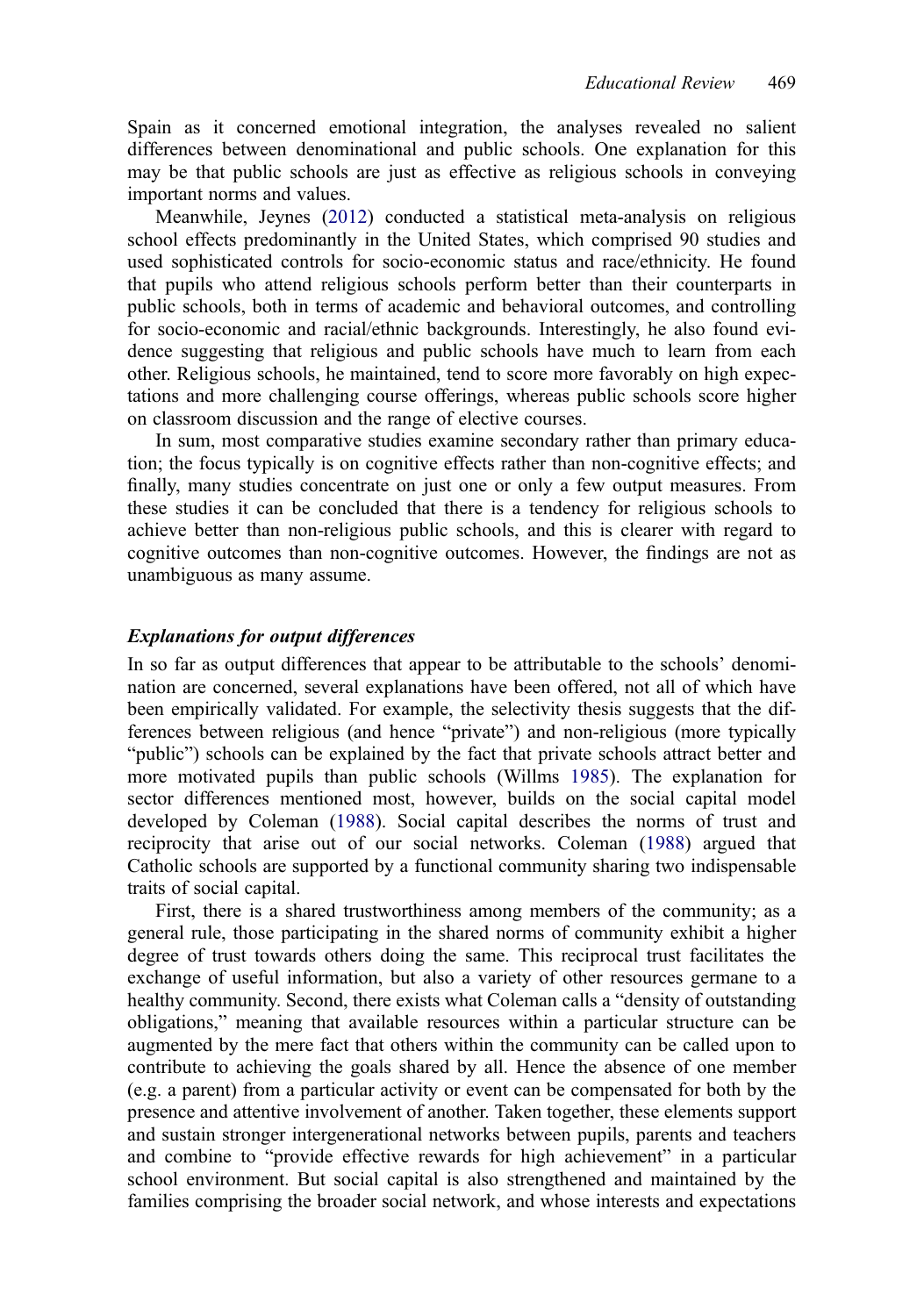are shared with others similarly situated and invested in the school's "performance". Even when the internal composition of a school may be highly diverse, these shared features are believed to facilitate the achievement of common interests and goals.

Morgen and Sorensen [\(1999\)](#page-15-0) empirically tested Coleman's social capital hypothesis and they found that parental networks were in fact negatively related to achievement gains. Moreover, while peer-networks were positively related to achievement gains, they could not account for the religious (Catholic) school advantage. Hofman et al. [\(1996](#page-15-0)) tested the hypothesis that it is not only the functional community (i.e. the parental networks) that affects academic achievement, but also the interactions between the parental network around a school and the governance structure of the school. Indeed, they found that differences in achievement for religious and non-religious schools are mediated by characteristics at both the family and the institutional level. In other words, characteristics at the institutional level are necessary if parental networks are to have the intended effects. Other studies found that the positive effect of religious schools was mostly related to the types and rigor of classes on offer, rather than, say, more equitable treatment of pupils (Carbonaro and Covay [2010\)](#page-14-0).

#### Research objective

Having canvassed several comparative multi-national studies, we now turn our attention to the Netherlands. The Dutch case offers many uniquely illuminating insights, particularly when we take the following into consideration. First, contrary to the situation in some other countries, the division of public and private education in the Netherlands is based on the form of administration and objectives of the school and not on financing. Public schools (i.e. non-denominational schools) are administered under the auspices of the community government, whereas private schools (consisting almost entirely of denominational schools) are administered by private legal institutions (an association or foundation) based on a particular religion or philosophy of life. Second, because of the constitutional freedom of education, which includes the freedom to establish schools, to organize the teaching and to determine the religious, ideological or educational principles on which this is based, the Dutch education system accommodates a remarkable variety of religious schools. In 2013, 32% of all primary schools were public schools, 30% were Catholic and another 30% Protestant. In addition there are several smaller denominations, such as Islamic  $(0.6\%)$  and Hindu  $(0.1\%)$ . Third, close to 70% of Dutch primary pupils continue to attend denominational schools, and this percentage has hardly changed since the 1950s (Ministry ECS [2014\)](#page-15-0). Fourth, the Netherlands has for nearly a century been committed to the equal funding of *all* schools, irrespective of their religious or ideological character (Ritzen, van Dommelen, and De Vijlder [1997](#page-15-0)). Both public schools and private denominational schools receive exactly the same financial support from the state. The most decisive factor for funding is the school's pupil population in terms of social class background. Under the Educational Disadvantage Policy schools that meet a certain threshold of disadvantaged pupils receive extra funding (Driessen and Merry [2014\)](#page-15-0). As a consequence, a school with predominantly disadvantaged pupils is entitled to nearly twice the budget that a school with a higher concentration of middle-class pupils receives.

As a general rule, public and private denominational schools cater to different populations both in terms of the secular-religious dimension as well as the socioeconomic and ethnic dimension. Nationally representative large-scale data recently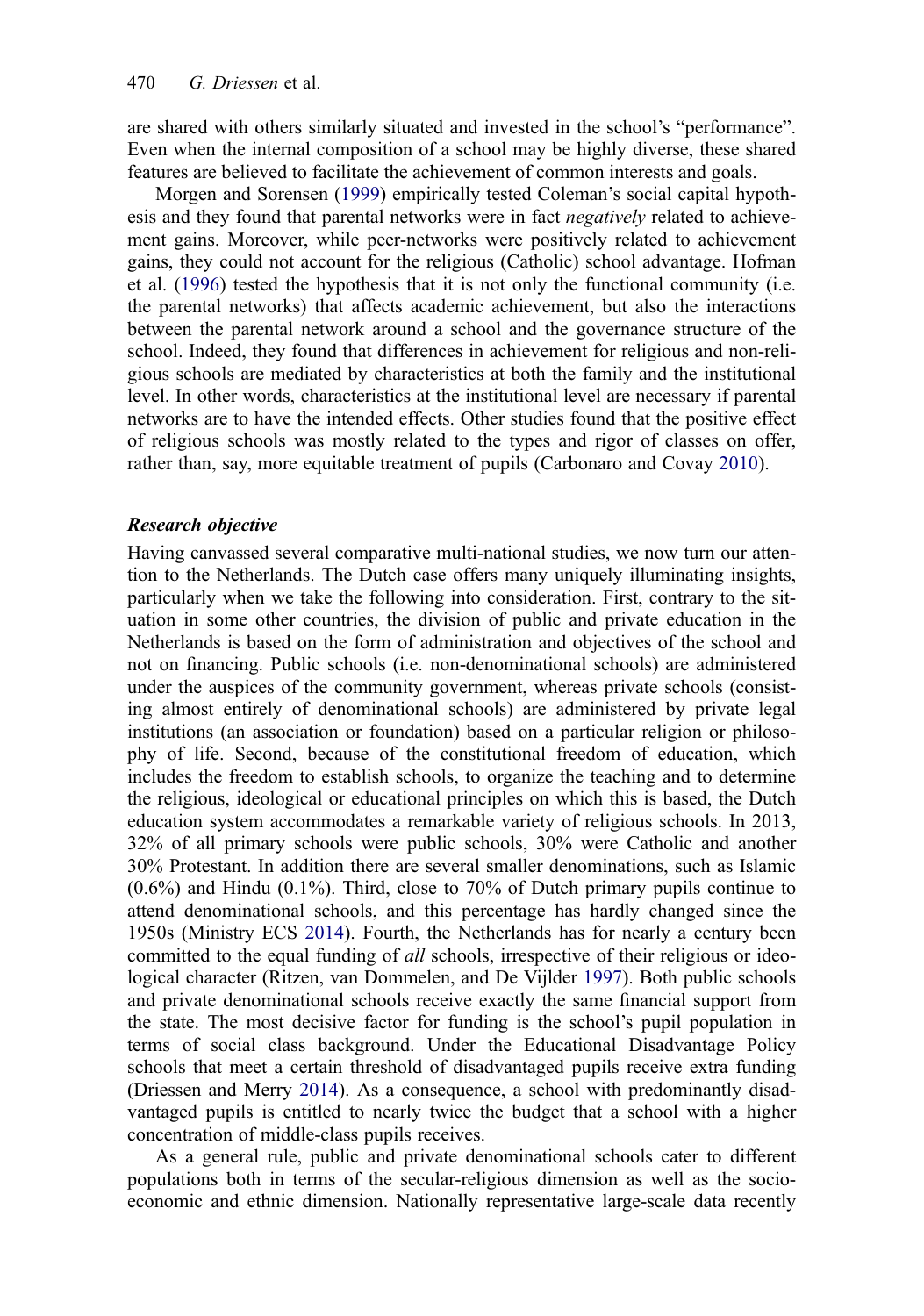became available that make it possible to analyze a comprehensive range of output indicators regarding both cognitive and non-cognitive measures. The main question of this study is: are there any output differences between public and the various denominational schools – taking into account their differing pupil populations? We hypothesize, first, that religious schools will perform better than public schools in the area of non-cognitive measures for the simple reason that religious schools were explicitly established with this aim in mind. Our second hypothesis is that we expect that religious schools, owing to their distinctive mission, will distinguish themselves from their public counterparts and consequently also perform better academically than other schools serving a comparable pupil population.

#### Method

#### Sample

The data analyzed here are from the Dutch large-scale COOL5−18 study (Driessen, Mulder, and Roeleveld [2012\)](#page-15-0). In the school year 2010/2011, a total of 553 primary schools participated in this study (or 8% of all Dutch primary schools) with nearly 38,000 pupils in grades 2, 5 and 8 (6-, 9- and 12-year-olds). The COOL5−18 sample consists of a core sample of 406 schools, which is representative for all Dutch primary schools, and an additional sample of 147 schools with large numbers of disadvantaged pupils. A new sample was drawn from all of the public (i.e. nonreligious), Protestant, Catholic and Islamic schools in the representative sample, thereby excluding 28 schools from several smaller denominations. This sample was supplemented with the eight Islamic schools from the additional sample. Analysis showed that in terms of socio-economic disadvantage the 17 Islamic schools in the new sample were representative for all of the (at that time) 41 Islamic schools. The resulting sample of 386 schools included a total of 27,457 pupils in grades 2, 5 and 8 of 143 Public, 101 Protestant, 125 Catholic and 17 Islamic schools.

#### Instruments and variables

In the COOL5−18 study the following measures were used:

- In all three grades 2, 5 and 8 standardized Language and Math tests were administered developed by CITO, the National Institute for Educational Measurement (http://[www.cito.nl](http://www.cito.nl)).
- In grades 5 and 8 two standardized scales were used to establish the pupils' motivation, namely Self-efficacy and Task Motivation (Midgley et al. [2000](#page-15-0); Seegers, Van Putten, and De Brabander [2002](#page-15-0)).
- In grade 8 the Citizenship Competences Questionnaire was used, which consists of four subscales, namely Knowledge, Reflection, Skills, and Attitudes (Ten Dam, Geijsel, and Reumerman [2011\)](#page-15-0).
- In grade 8, which is the final grade of Dutch primary education, the standardized Primary School Leavers' Test, also developed by CITO, was administered. In addition to total test scores, scores on the Language, Math, and Study Skills subtests are available.
- In grade 8 the pupils received the secondary school recommendation which was given by their class teacher. In the Dutch hierarchically ordered school system five tracks can be discerned.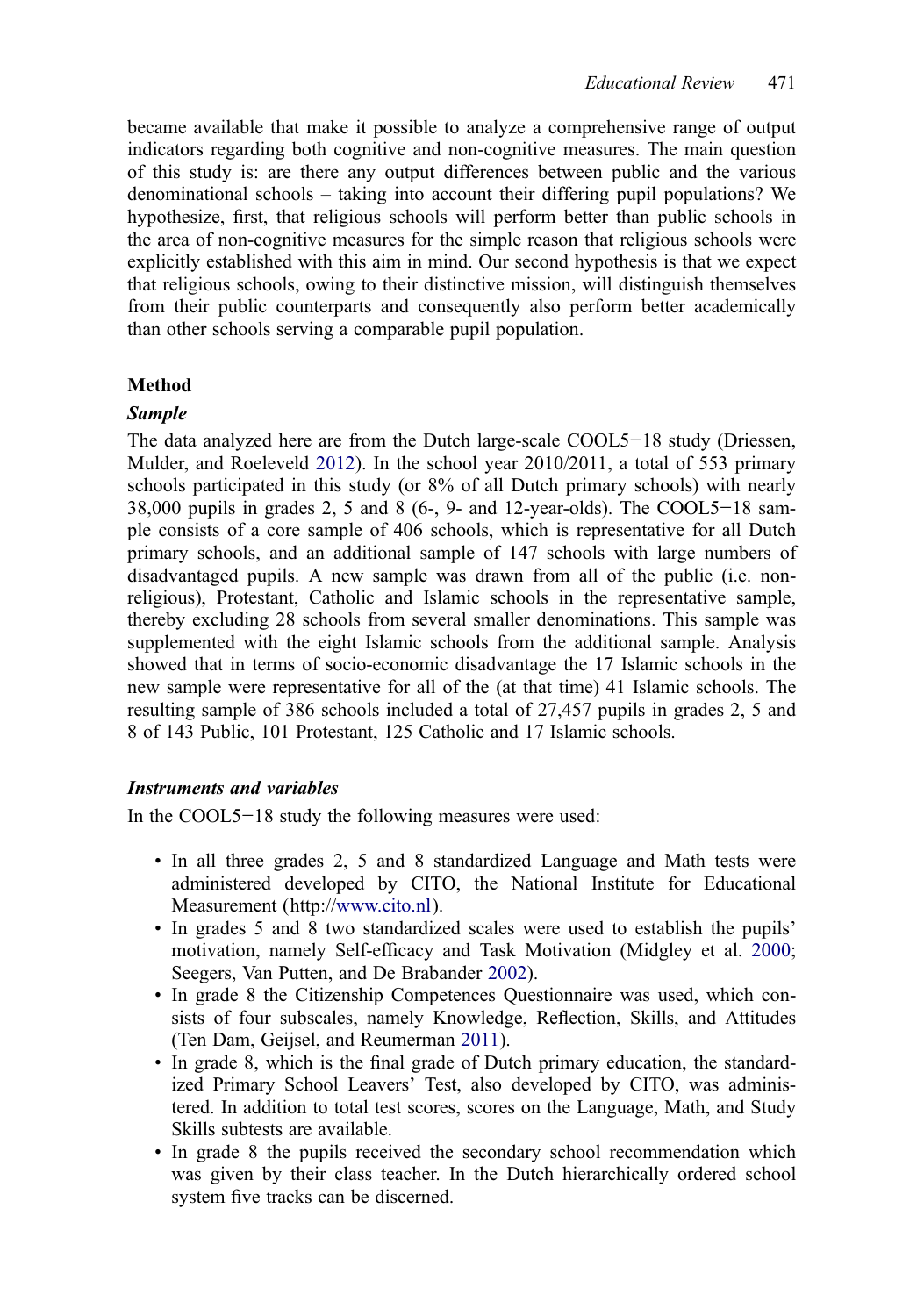The central variable of interest here is the denomination of the school. To correctly appreciate the schools' cognitive and non-cognitive output according to denomination and reduce possible selection bias effects (Hofman et al. [1996](#page-15-0)), two new measures were calculated, the gross and the net output. To arrive at the net output the gross output (i.e. the "raw" scores) was corrected for by several factors at the level of the pupil and in addition to this also at the level of the school. This output often is seen as an indicator of a school's learning outcomes, for instance by the Dutch Inspectorate of Education. Interpretations then are: what is added by a school to the pupils' initial intellectual and social capital; or the relative achievement of pupils in one school compared to pupils in other schools after controlling for differences between pupils outside of the control of the school that influence achievement. In educational research such factors most found to contribute to achievement differences are socio-economic background and ethnic origin (Jeynes [2012;](#page-15-0) Strand [2014](#page-15-0)). In the COOL5−18 study two indicators for these correction variables are available, namely parental educational level and country of origin. The first factor discerns the three categories applied in the Dutch Educational Disadvantage Policy: medium and higher education; low education; and very low education. The second factor, which until recently also was used in the Educational Disadvantage Policy as a second indicator of disadvantage, discerns four categories: Dutch and Western; Turkish; Moroccan; and other non-Western. The information on both factors came from the schools' administrations. At the school level comparable factors were used: the percentages of pupils with low educated parents and with very low educated parents, and the percentages of Turkish, Moroccan, and other non-Western pupils. The infor-mation on these factors came from the Ministry of Education's administration.<sup>[1](#page-14-0)</sup>

In the COOL5−18 study several sources for missing values can be discerned (see Driessen, Mulder, and Roeleveld [2012\)](#page-15-0). The actual number of missing values differs strongly for each of the grades, instruments and variables. First, not all of the schools provided information on parental educational and ethnic origin. Depending on grade and instrument the share of missing values varies from 2.5 to 5.0%; these cases were removed from the sample. Second, not all schools administered all of the instruments and in addition not all of the pupils were present when the data were collected. In the COOL5−18 study the response on all of the instruments was checked for any correlation with the pupils' social and ethnic backgrounds. The analyses revealed that there was no relation whatsoever. Third, several of the cognitive tests are regular tests used by the schools and not specifically administered as part of the COOL5−18 study. CITO, the institute responsible for the construction of the tests, recently developed new versions of the existing tests, which resulted in some schools still using the old versions, and some schools using the new versions. As the scores on both versions are not comparable we chose the version with the most valid cases for our analyses. Table [1](#page-8-0) provides an overview of the resulting statistics for the outcome measures. To facilitate comparability and interpretation of the results of the ultimate multilevel analyses, all of the scores on these instruments were transformed into standardized z-scores with a mean of zero and a standard deviation of one.

To give a description of how pupils with different backgrounds are distributed across the various school denominations, in Table [2](#page-8-0) we present the relationships between denomination and parental education and ethnicity.

Table [2](#page-8-0) shows that in the public school sector 81.4% of the pupils' parents have a medium or higher education and 82.2% is of native Dutch or Western origin. The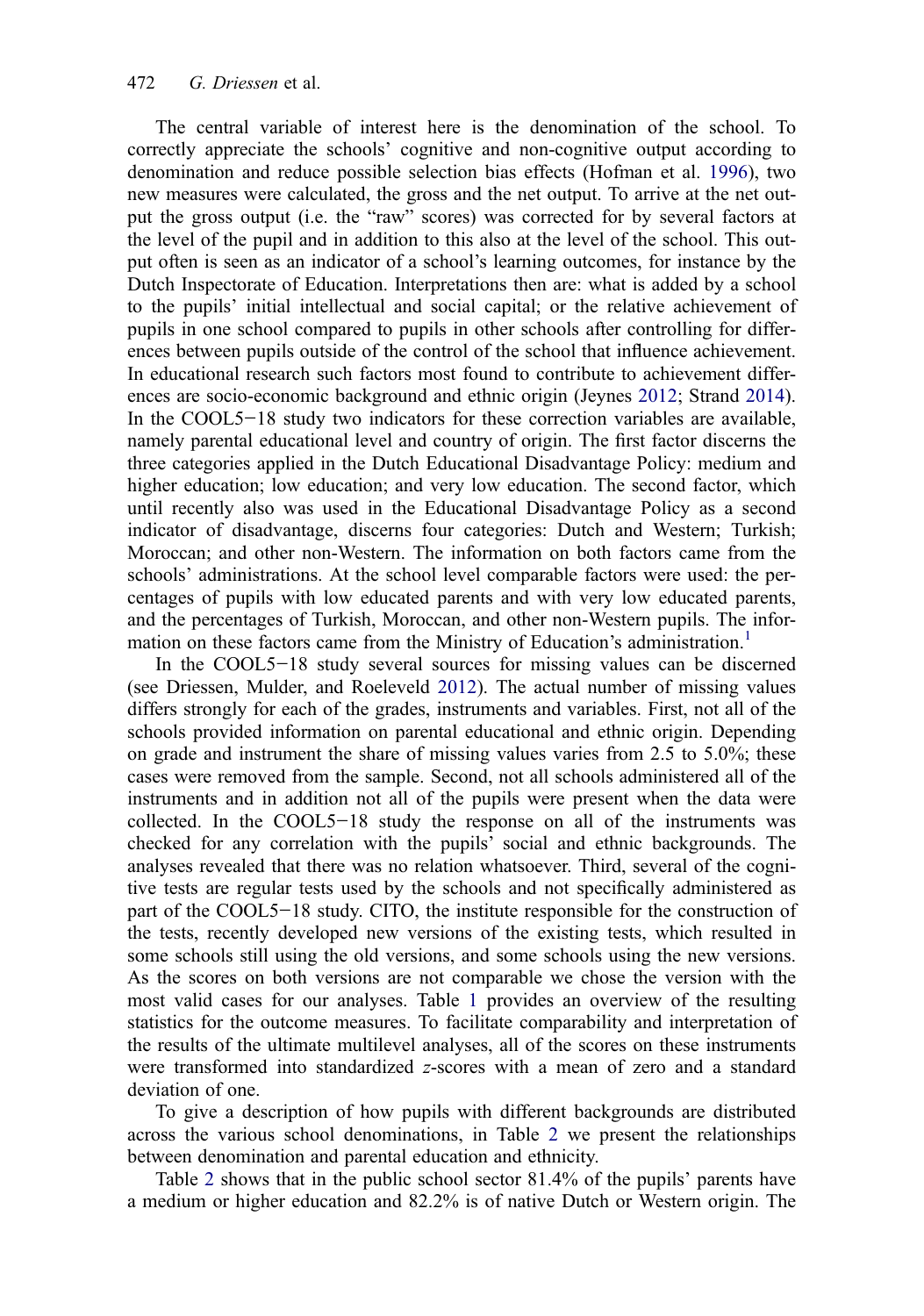| Grade | Domain                 | Mean   | Standard deviation | n    |
|-------|------------------------|--------|--------------------|------|
| 2     | Language               | 64.04  | 10.85              | 6891 |
|       | Math                   | 59.32  | 13.74              | 6505 |
| 5     | Reading                | 25.36  | 14.15              | 8084 |
|       | Math                   | 70.89  | 15.45              | 8424 |
| 8     | Reading                | 53.58  | 19.41              | 4451 |
|       | Math                   | 109.92 | 13.16              | 6048 |
| 8     | Language               | 74.11  | 12.61              | 4862 |
|       | Math                   | 42.35  | 11.03              | 4826 |
|       | Study Skills           | 29.26  | 6.25               | 4809 |
|       | Total                  | 534.96 | 9.36               | 5004 |
| 8     | Recommendation         | 3.46   | 1.23               | 6138 |
| 5     | Self-Efficacy          | 3.82   | 0.66               | 8067 |
|       | <b>Task Motivation</b> | 4.17   | 0.63               | 8091 |
| 8     | Self-Efficacy          | 3.70   | 0.60               | 7839 |
|       | <b>Task Motivation</b> | 3.94   | 0.61               | 7844 |
| 8     | Knowledge              | 0.78   | 0.16               | 7887 |
|       | Reflection             | 2.25   | 0.56               | 7884 |
|       | <b>Skills</b>          | 3.01   | 0.40               | 7884 |
|       | Attitudes              | 2.95   | 0.43               | 7896 |

<span id="page-8-0"></span>Table 1. Descriptive statistics for the outcome measures.

Table 2. Parental education and ethnicity by school denomination (percentages;  $n = 26,039$ ).

|                | Parental education                                                | Ethnicity |      |      |      |      |       |
|----------------|-------------------------------------------------------------------|-----------|------|------|------|------|-------|
|                | Medium and higher Low Very low Dutch Turkish Moroccan non-Western |           |      |      |      |      | Other |
| Public         | 81.4                                                              | 10.1      | 8.5  | 82.2 | 5.7  | 4.9  | 7.2   |
| Protestant     | 88.0                                                              | 9.3       | 2.7  | 92.7 | 1.3  | 1.5  | 4.4   |
| Catholic       | 87.1                                                              | 9.4       | 3.5  | 90.4 | 2.0  | 2.3  | 5.3   |
| <b>Islamic</b> | 48.1                                                              | 8.2       | 43.6 | 15.9 | 24.7 | 42.0 | 17.4  |
| Total          | 83.5                                                              | 9.6       | 6.9  | 84.6 | 4.2  | 4.9  | 6.3   |
| Eta            | 0.31                                                              |           |      |      |      | 0.36 |       |

Protestant and Catholic sector cater to significantly fewer pupils with very low educated parents (2.7 and 3.5% versus 8.5%) and non-native Dutch parents (7.2 and 9.6% versus 17.8%) than the public schools. The Islamic school sector deviates the most from the other denominations. More than half (51.8%) of its pupils have low or very low educated parents, while for the other denominations the percentages vary between 12.0 to 18.6%. In addition, 84.1% of the pupils at Islamic schools have an immigrant background, while the mean percentage of the other denominations is 11.5%. We also computed the mean percentages of the parental education and ethnicity categories per school denomination but now at the school level; this analysis yielded similar results as those at the pupil level. What these findings show is that the Dutch denominational primary school sector is to a certain extent (self-) segregated according to the pupils' social milieu and ethnic background. Again, Islamic schools differ very strongly from the other denominations, but public schools also cater to significantly more pupils from lower social milieus and immigrant backgrounds, i.e. disadvantaged pupils, than the Protestant and Catholic schools. The question then is what the impact of these individual and compositional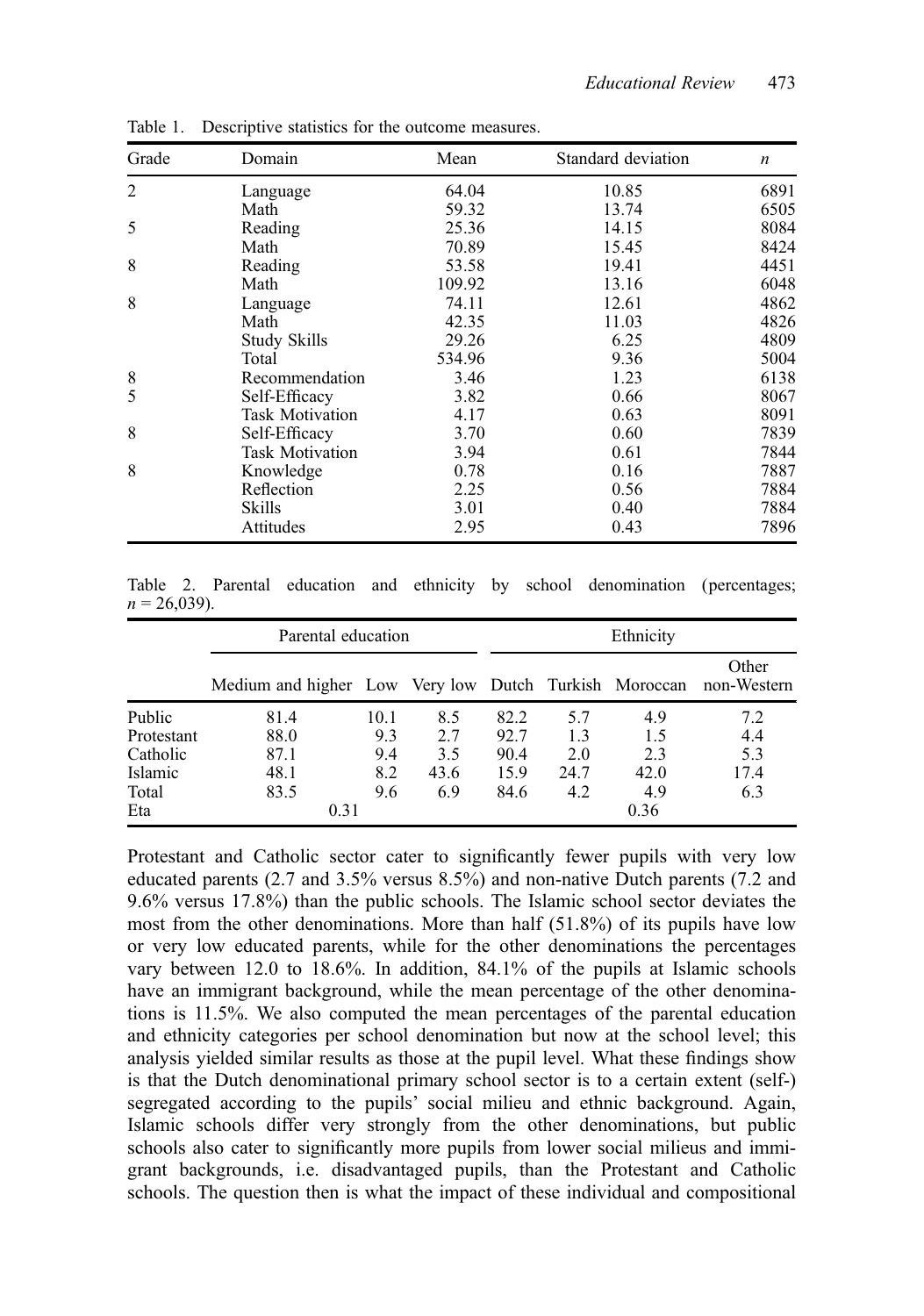differences is on the schools' output, and whether there are any remaining output differences which can be ascribed to sector differences.

#### Analytical strategy

Because of the nested structure of the data, pupils within schools, multilevel analysis was performed using the SPPS mixed models module (Field [2009;](#page-15-0) Heck, Thomas, and Tabata [2010\)](#page-15-0). Several random intercept fixed slopes models were tested. In model 1, the central variable of school denomination was introduced with three dummy categories: Protestant, Catholic, and Islamic. The reference category consists of the public schools. The results of this model can be interpreted as the gross effect of school denomination. Because the output measures all have been standardized, these coefficients can be evaluated according to the rule of thumb supplied by Cohen ([1988\)](#page-14-0), who denoted 0.20 as a small effect, 0.50 as a medium effect and 0.80 as a strong effect. In model 2, a first series of correction variables at the level of the pupil were added, namely parental educational level and immigrant origin. In the final model 3, a second series of correction variables at the level of the school were introduced: the percentage equivalents of the correction variables at the pupil level. $2$ The results of this model can be interpreted as the net effect of school denomination. Thus, the focus in our analyses is not on model testing *per se*, but on what remains of the individual denominational effects after having corrected for differences between denominations regarding socio-ethnic pupil and school backgrounds.

#### Results

To give a concrete example of the analytic strategy applied, in Table 3 the results of the effects of one of the outcome measures are presented, namely for

|                 |                           |                                                               | Model 1<br>(Gross)                                   | Model 2                                                        | Model 3<br>(Net)                                   |
|-----------------|---------------------------|---------------------------------------------------------------|------------------------------------------------------|----------------------------------------------------------------|----------------------------------------------------|
| Level<br>School | Intercept<br>Denomination | Public                                                        | $-0.0878$ <sup>*</sup><br>Reference                  | 0.0476<br>Reference                                            | $0.1869^{***}$<br>Reference                        |
|                 |                           | Protestant<br>Catholic<br>Islamic                             | $0.1389$ <sup>*</sup><br>$0.1676***$<br>$-0.3717***$ | 0.0745<br>$0.1143*$<br>$-0.0348$                               | 0.0168<br>0.0613<br>0.1012                         |
| Pupil           | Parental education        | Medium and higher<br>Low<br>Very low                          |                                                      | Reference<br>$-0.3955***$<br>$-0.3759***$                      | Reference<br>$-0.3806$<br>$-0.3483***$             |
|                 | Parental ethnicity        | Dutch and Western<br>Turkish<br>Moroccan<br>Other non-Western |                                                      | Reference<br>$-0.4426$ ***<br>$-0.3316***$<br>***<br>$-0.1590$ | Reference<br>$-0.3754$<br>$-0.2836$<br>$-0.1272**$ |
| School          | Parental education        | $%$ Low<br>% Very low                                         |                                                      |                                                                | $-0.0063$ <sup>*</sup><br>$-0.0039$                |
|                 | Parental ethnicity        | % Turkish<br>% Moroccan<br>% Other non-<br>Western            |                                                      |                                                                | $-0.0044$<br>0.0015<br>$-0.0045$                   |

Table 3. Effects of denomination on reading skills in grade 5.

 $*_{p}$  < 0.05;  $*_{p}$  < 0.01;  $*_{p}$  < 0.001.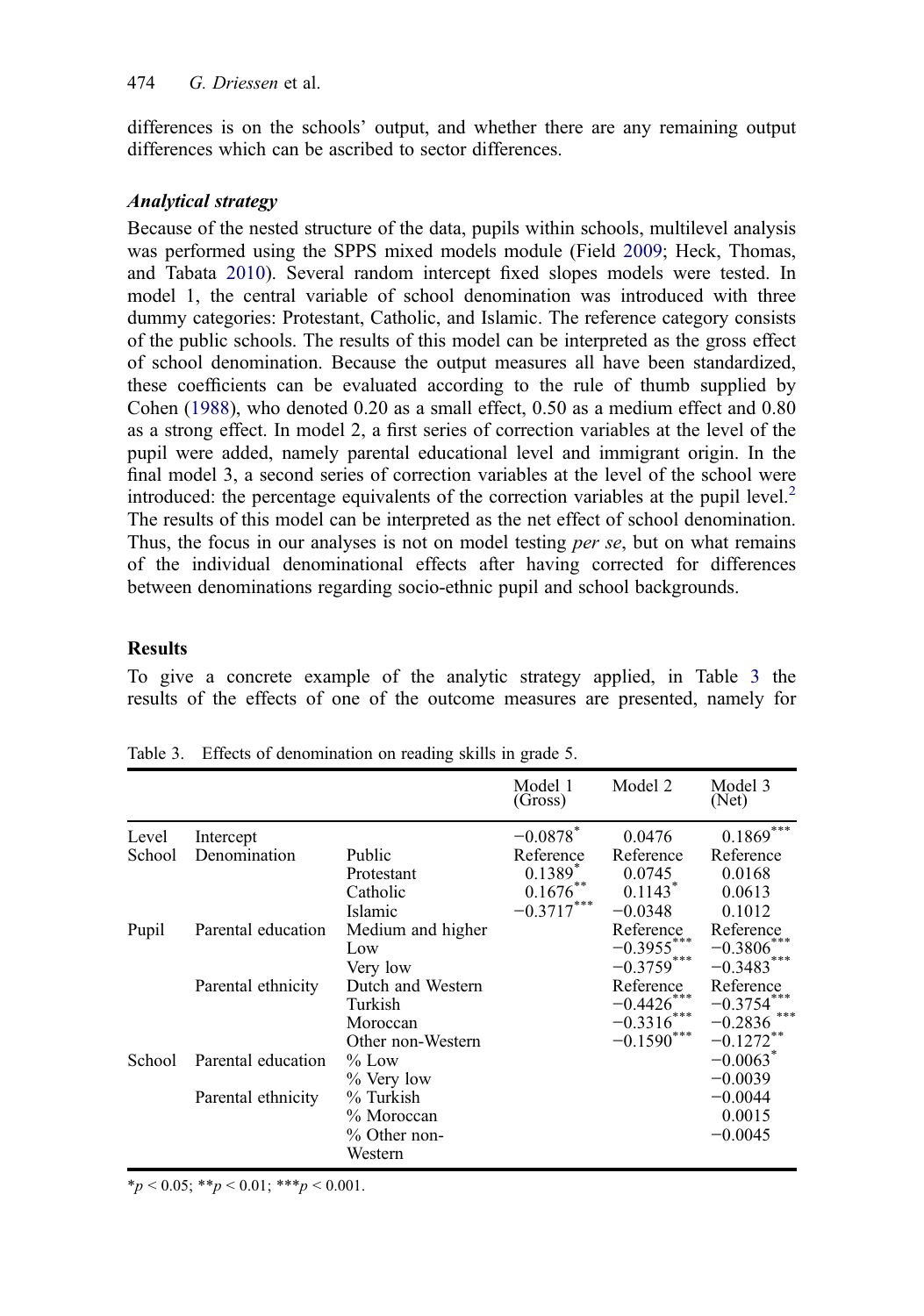the reading skills of the grade 5 pupils (for the relevant descriptive statistics, see Table [1,](#page-8-0) row 5).

In model 1, the central variable of school denomination is introduced with three dummy categories: Protestant, Catholic, and Islamic. The reference category consists of the public schools, which have a mean score of −0.0878 (i.e. the intercept). The results of this model denote the gross effect of denomination. Protestant and Catholic schools perform significantly higher (0.1389 and 0.1676, respectively;  $p = 0.021$ and  $p = 0.002$ ) on reading skills than public schools. Islamic schools achieve significantly lower (0.3717;  $p = 0.001$ ) than public schools.

In model 2, a first series of correction variables at the level of the pupil are added. These are parental educational level with dummy categories low education and very low education, with the reference category medium or higher education, and ethnic origin with dummy categories Turkish, Moroccan and other non-Western, with the reference category Dutch and Western. This model shows that the initial lead of the Protestant schools is reduced with around 0.06 standard deviation and becomes statistically insignificant ( $p = 0.169$ ). This indicates that the higher reading scores of the Protestant schools are in part a result of the more favorable backgrounds of their pupils. The same applies to the Catholic schools: their lead is reduced with around 0.05 standard deviation, but here the resulting estimate of 0.1143 remains significantly ( $p = 0.020$ ) different from the estimate of the public schools. At the same time this model also shows that the considerable initial reading achievement gap of Islamic schools as compared to public schools is almost completely reduced to zero (−0.0348) by correcting for parental education and ethnicity and becomes insignificant ( $p = 0.750$ ). Thus, the gap reported in model 1 was obviously a result of the lower parental education level of the pupils at Islamic schools and the fact that many of them have an immigrant background.

In the final model 3, a second series of correction variables at the level of the school are introduced. These are the percentage equivalents of the correction variables at the pupil level (minus the reference categories). The results of this model denote the net effect of denomination on reading achievement. This model shows that none of the denomination categories scores significantly different from the reference category of public schools any longer. This means that after the corrections at the pupil and school level, the Catholic schools no longer perform better than the public schools, but also that the Islamic schools no longer perform lower than the public schools; they even achieve somewhat higher – albeit not significantly  $(p = 0.460)$ . This model also shows that with the exception of the percentage of low-educated parents at a school ( $p = 0.028$ ) none of the correction variables at the school level has a significant effect, above the effect of the correction variables at the pupil level.

To summarize these findings, it can be concluded that although Islamic schools initially score far below the other denominational schools with regard to reading performance in grade 5, after correcting for parental education and ethnicity nothing of this negative effect remains. This implies that Islamic schools have great value added power.

In the COOL5−18 study a total of 19 cognitive and non-cognitive effect measures are available. In Table [4](#page-11-0) the final results of the complete set of analyses are summarized. (The descriptive statistics for these analyses are presented in Table [1](#page-8-0).) As the focus is on denominational effects, Table 4 only contains the gross and net effects of denomination. Critically, the question is whether pupils are better off in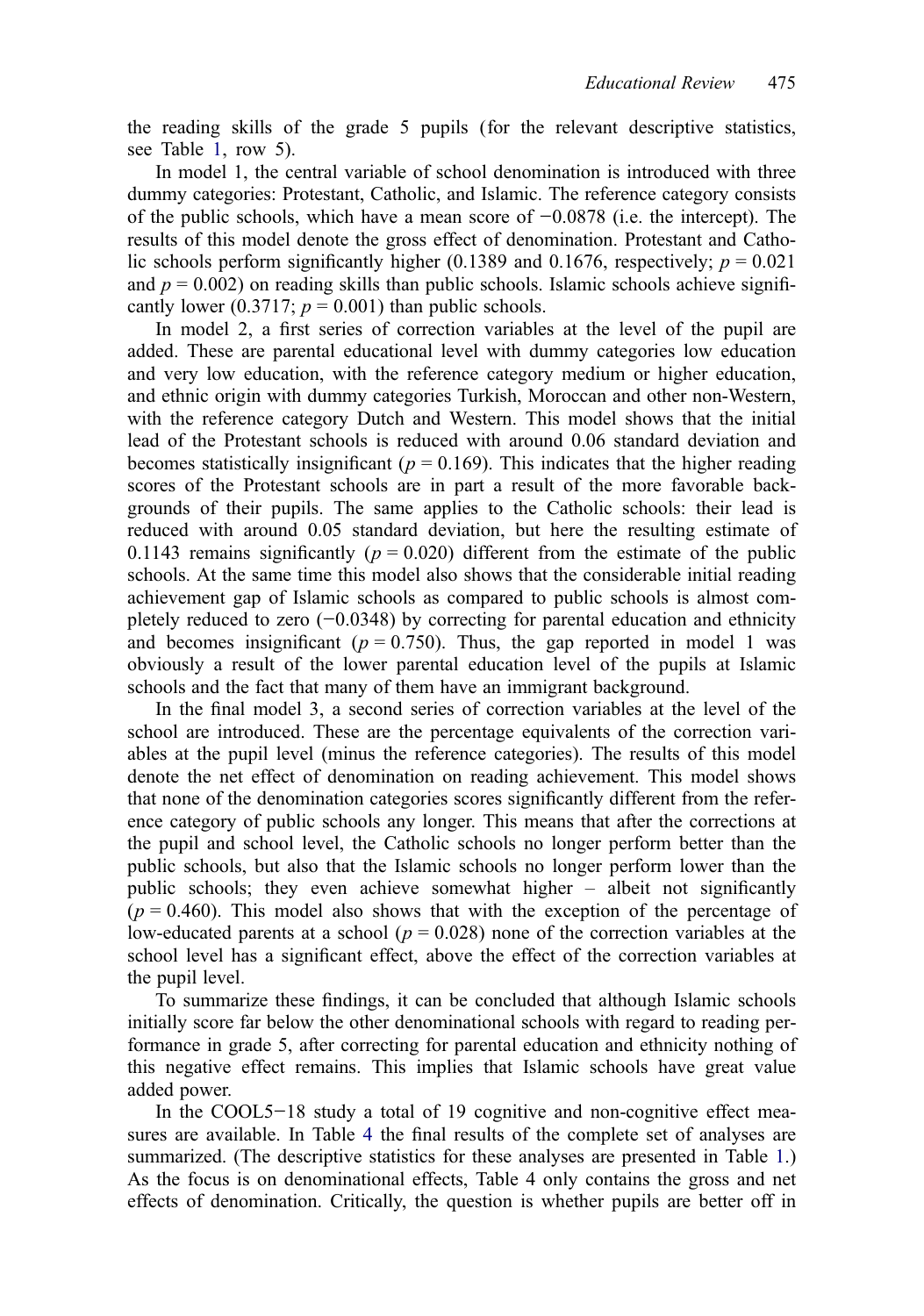#### <span id="page-11-0"></span>476 G. Driessen et al.

|       |                        | Gross effect        |                  |                      | Net effect |            |         |  |
|-------|------------------------|---------------------|------------------|----------------------|------------|------------|---------|--|
| Grade | Domain                 | Protestant          | Catholic         | Islamic              | Protestant | Catholic   | Islamic |  |
| 2     | Language               | $0.14*$             | 0.07             | $-0.70***$           | $-0.00$    | $-0.06$    | $-0.10$ |  |
|       | Math                   | 0.07                | 0.09             | $-0.23$              | $-0.02$    | $-0.01$    | 0.06    |  |
| 5     | Reading                | $0.14*$             | $0.17***$        | ***<br>$-0.37$       | 0.02       | 0.06       | 0.10    |  |
|       | Math                   | $0.18***$           | $0.12***$        | $-0.24$ <sup>*</sup> | 0.07       | 0.03       | $0.27*$ |  |
| 8     | Reading                | 0.09                | $0.16^*$         | $-0.25$              | $-0.08$    | $-0.00$    | 0.29    |  |
|       | Math                   | $0.19*$             | $0.15*$          | 0.13                 | 0.06       | 0.03       | 0.25    |  |
| 8     | Language               | $0.22$ <sup>*</sup> | 0.09             | $-0.34$ <sup>*</sup> | 0.08       | $-0.03$    | 0.05    |  |
|       | Math                   | $0.16*$             | 0.09             | $-0.00$              | 0.05       | 0.00       | 0.20    |  |
|       | Study Skills           | $0.20*$             | 0.12             | $-0.23$              | 0.06       | 0.02       | 0.06    |  |
|       | Total                  | **<br>$0.20^{1}$    | $0.14^{\degree}$ | $-0.20$              | 0.06       | 0.03       | 0.13    |  |
| 8     | Recommendation         | $0.13*$             | 0.07             | $-0.15$              | 0.02       | $-0.01$    | 0.03    |  |
| 5     | Self-Efficacy          | $-0.08*$            | $-0.06$          | $0.29***$            | $-0.04$    | $-0.02$    | $-0.01$ |  |
|       | <b>Task Motivation</b> | $-0.10*$            | $-0.02$          | $0.27***$            | $-0.05$    | 0.02       | 0.04    |  |
| 8     | Self-Efficacy          | $-0.07$             | $-0.05$          | $0.37***$            | $-0.04$    | $-0.03$    | 0.10    |  |
|       | <b>Task Motivation</b> | $-0.08$             | 0.04             | $0.60^{***}$         | 0.00       | **<br>0.11 | $-0.08$ |  |
| 8     | Knowledge              | 0.03                | 0.09             | $-0.44***$           | $-0.08$    | $-0.01$    | $-0.12$ |  |
|       | Reflection             | $-0.11$             | $-0.06$          | $0.55***$            | $-0.06$    | $-0.02$    | 0.10    |  |
|       | <b>Skills</b>          | $-0.14***$          | $-0.03$          | $0.57***$            | $-0.10$    | 0.00       | 0.00    |  |
|       | Attitudes              | $-0.10$             | $-0.02$          | $0.59***$            | $-0.06$    | 0.02       | 0.05    |  |

Table 4. Gross and net effects of denomination (reference category: public schools).

 $*_{p}$  < 0.05; \*\*p < 0.01; \*\*\*p < 0.001.

denominational schools than in public schools. The coefficients presented therefore are always relative to the output of the public schools.

When we first look at the gross effects, Table 4 shows that Protestant schools perform somewhat better than public schools, certainly with regard to the cognitive measures (e.g. Language and Math). Regarding the non-cognitive measures (Self-efficacy and Task Motivation in grade 5 and Citizenship Reflection and Skills) they perform somewhat worse. In terms of academic performance, Catholic schools do not differ much from public schools. Islamic schools perform the worst on nearly all cognitive measures. It is striking, however, that on almost all non-cognitive measures (with the exception of Citizenship Knowledge) they perform better or even much better than the other denominational schools.<sup>3</sup>

When we next look at the net effects, the analysis results show that of the 30 significant gross effects only two net effects remain significant. Surprising is the fact that after having corrected for social and ethnic differences in pupil backgrounds, Islamic schools even achieve better (though only in one case significantly) than the other denominational schools on nearly all output measures, especially with regard to math achievement ( $p = 0.03$ ). Summing up, although Islamic schools in an absolute sense achieve lowest on all cognitive measurements, they succeed in raising their pupils' achievement more than the other denominational schools. With regard to the non-cognitive measurements (except Knowledge) they already score highest in an absolute sense.

#### Conclusions

The purpose of this study has been to examine how school sector differences are related to pupil outcomes. The question arises given the prominent role that religious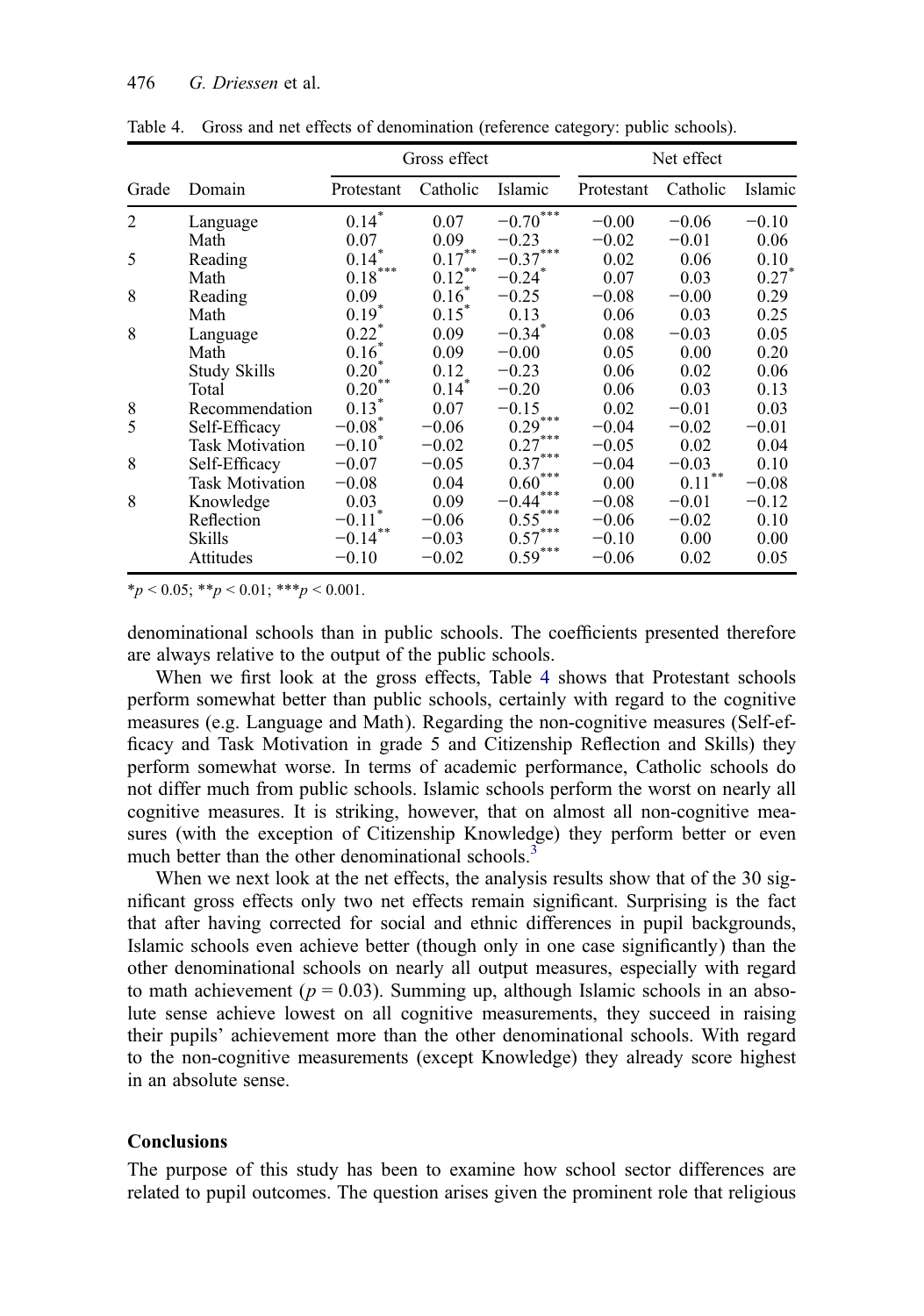schools continue to play in Western Europe. Indeed, notwithstanding a "secularizing" trend in Western Europe, the market share of religious schools remains impressively high. While half a century ago the most important motive for choosing a religious school was its denomination, nowadays the primary motive – at least as reported by parents – is the quality of education on offer. Parents continue to select religious schools because of their academic reputation (Dijkstra, Dronkers, and Karsten [2004\)](#page-14-0) and parents similarly placed within their social networks reinforce these perceptions (cf. Allen, Burgess, and McKenna [2014](#page-14-0)).

This study aimed to investigate whether these perceptions are consistent with the reality. To that end we examined the Dutch case by using recent large-scale data and tested whether any output differences remained after controlling for input differences in terms of social and ethnic background at the pupil and the school level. We put forward two hypotheses: first, we predicted that religious schools would perform better than non-religious public schools in the area of non-cognitive measures; second, we predicted that religious schools would distinguish themselves in ways that would enable them to also outperform their non-religious counterparts academically, even when serving a comparable pupil population.

To start with the latter, before controlling for individual and compositional differences, the results suggest that Protestant and Catholic schools perform better (though not always significantly) on all academic outcomes than non-religious public schools. However, after taking the input differences into account, no significant output differences between these two types of religious schools and non-religious schools remained. Hence our hypothesis that religious schools perform better academically needs to be rejected for the Protestant and Catholic sector. The difference between the gross and net effects can partly explain the continued popularity of Christian denominational schools. That is, parental perceptions about religious school quality cannot "control" for input measures. At best, these perceptions reflect gross differences between schools. The simple fact that the raw academic scores are higher in religious schools often is interpreted by many parents as an indication of their superior performance. In other words, there is a discrepancy between perceptions (which obviously do not control for input at the pupil or school-level) and the reality of value-added scores that come closer to the actual performance of a school (cf. Burgess et al. [2015](#page-14-0)).

Importantly, this finding does not hold for Islamic schools. Most tend to have low raw scores, which may be regarded as an indication of low quality by many parents. Added to these one-sided perceptions, many policy-makers continue to express concerns about the effectiveness of Islamic schools. However, when net differences in achievement scores are more closely examined, it becomes clear that Islamic schools are by far adding the greatest educational value. In fact, with regard to a number of achievement measures, Islamic schools succeed in improving their position from the most disadvantaged (gross) sector to a sector which does not differ from the other sectors (net), although the difference is only statistically significant in one specific case, i.e. with respect to grade 5 math scores. One explanation provided for this result may be a more positive school climate, better teacher–pupil relationships (see Agirdag, Van Houtte, and Van Avermaet [2012](#page-14-0)), and extra attention given both to language and math skills but also the cultural background of the pupils, each of which are of crucial importance to pupils with disadvantaged backgrounds (cf. Merry and Driessen [2014\)](#page-15-0). Taken together, these findings suggest that the academic performance of Islamic schools may owe to being part of a functional community,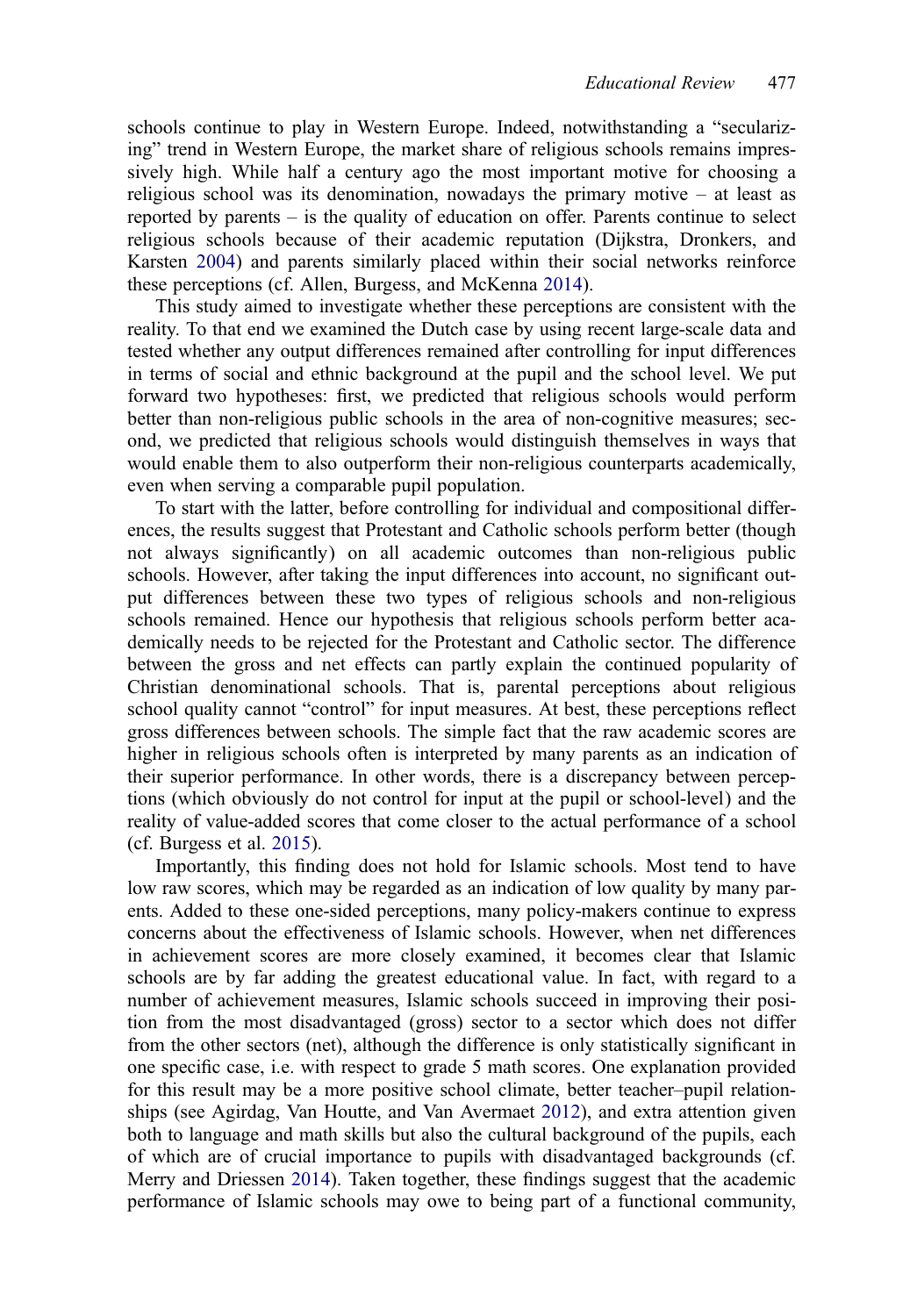and thus support Coleman's social capital theory; other outcomes suggest a better match between the specific circumstances and needs of these pupils and the chosen educational approach that Islamic schools aim to provide.

With respect to our second hypothesis concerning non-cognitive outcomes the results initially appear to be the opposite to those concerning the cognitive measures: Christian denominational schools score somewhat lower than public non-religious schools while Islamic schools perform much better, especially in matters concerning citizenship. The latter finding suggests that the distrust of many opponents to a separate Islamic school sector are unwarranted. But again, as was the case with the cognitive outcomes, after controlling for pupil and school demographics no relevant denominational differences remained. This implies that our first hypothesis must be rejected as well.

In fact, our findings show there to be hardly any net denominational differences, whether in cognitive or in non-cognitive output measures. In so far as gross differences exist, these might simply be explained by the social and ethnic backgrounds of the pupils. But Dronkers ([2004\)](#page-15-0) also suggests that the higher academic effectiveness of religious schools is mainly restricted to a specific historical period, namely the 1960s to the 1990s. During the 1990s the small-scale advantages of religious schools began to disappear for the simple reason that many individual Protestant and Catholic schools had become too large; additionally, many mainstream denominational schools were increasingly governed by large-scale professional organizations supervising more and more schools, thus drastically reducing the positive effects of communal bonds. And indeed, in this study we also found no significant non-cognitive differences between the Christian school sectors and the public school sector. This lack of substantive difference between the public–private sector in the Netherlands is not a little surprising given that such purported differences are the raison d'être of religious schools.

However, there remain a number of unanswered questions. For example, in this study we did not capture specific aspects traditionally associated with religion, such as socialization according to specific religious value systems. Furthermore, it remains unclear whether religion still plays a prominent role in the average mainstream Protestant or Catholic school. There is also the fact that primary schools in the Netherlands are obliged to offer both citizenship education as well as lessons regarding religious and ideological movements. Public ("neutral") schools may therefore be just as successful in transmitting values as religious schools are (Dronkers and Avram [2010\)](#page-15-0). And finally, it may be the case that religious schools are less about dogma or belief than about being with others sharing a similar background and/or set of concerns (Merry [2015](#page-15-0)). In other words, religious schools may simply be proxies for social communities where parents select a religious school not in order to socialize their children into a specific religion, but rather to congregate with others with whom they share a social class background, or other educational priorities.

In other words, what we still lack (and what likely only in-depth qualitative studies can provide) is greater insight into the motivations of parents but also the actual differences in everyday school-life between the various categories of schools. Gathering more information about parental motivations, but also the extent to which differences between denominational and non-denominational schools are (in)significant may even come to influence policy decisions concerning the operation and funding of religious schools. Whatever the case, we believe that our conclusions about the absence of clear denominational effects will be instructive for, and help to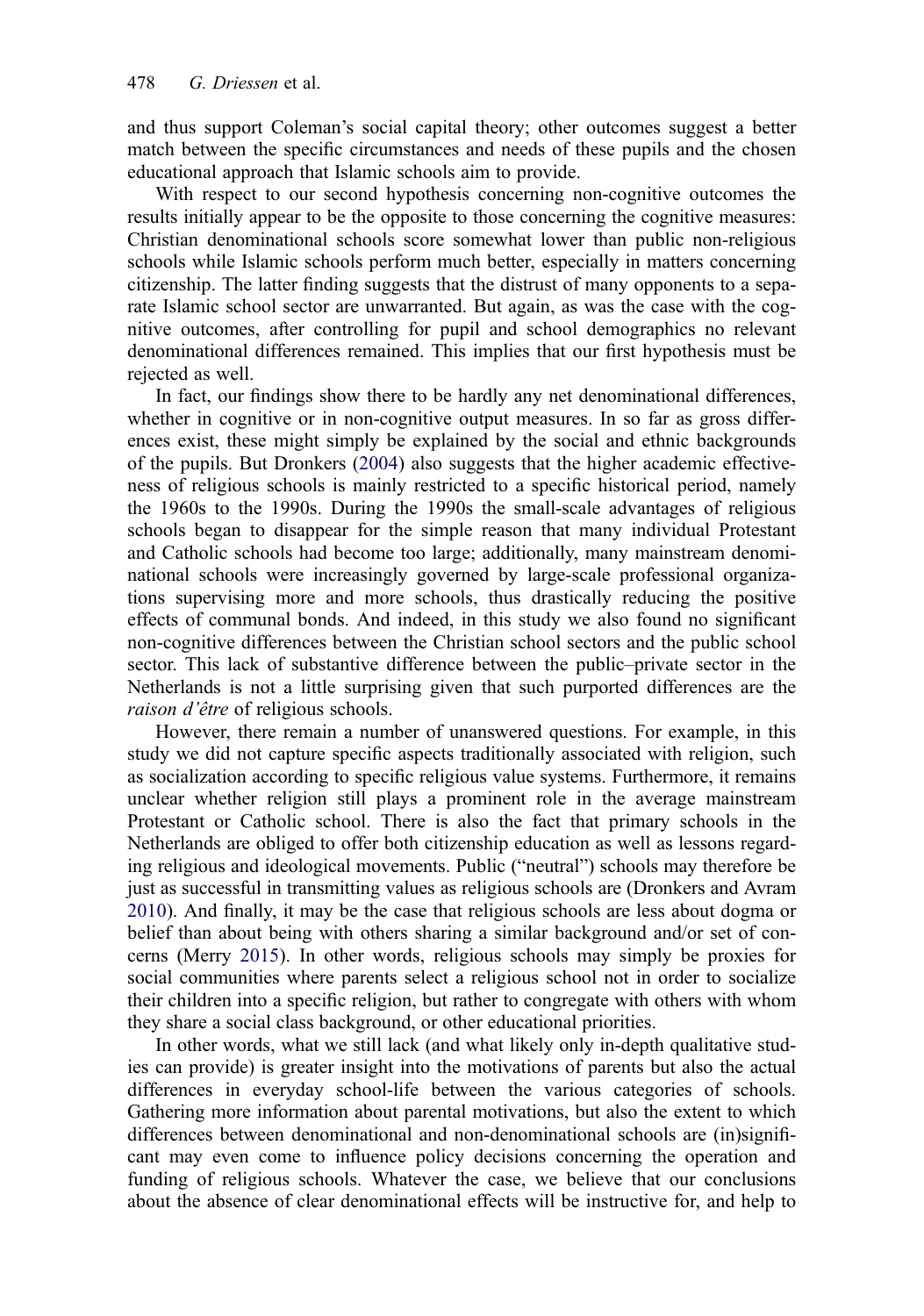<span id="page-14-0"></span>stimulate, research of a similar type in other countries with a mixed educational economy in terms of religious and non-religious school provision.

#### Disclosure statement

No potential conflict of interest was reported by the authors.

#### **Notes**

- 1. By controlling for parental educational level any effects associated with extra budgets received by schools as part of the Educational Disadvantage Policy are also ruled out.
- 2. We checked for possible multicollinearity of the indicators of education and ethnicity, but with a maximum correlation of 0.35 this proved to be no problem.
- 3. One could argue that the high scores of the pupils at Islamic schools on the Citizenship competences questionnaire are, to a certain extent, the result of social desirability bias. However, the fact that their scores on the Knowledge subscale are significantly lower than those of the other denominations, which is understandable in the light of different pupil populations, and the fact that for the other three subscales the results are in the opposite direction does not support this suspicion and offers further proof of the instrument's validity.

#### **ORCID**

Geert Driessen D <http://orcid.org/0000-0002-1248-6373> Orhan Agirdag  $\bullet$  <http://orcid.org/0000-0002-5508-1501>

#### References

- Agirdag, O., M. Van Houtte, and P. Van Avermaet. 2012. "Ethnic School Segregation and Self-Esteem: The Role of Teacher-Pupil Relationships." Urban Education 47: 1135–1159.
- Allen, R., S. Burgess, and L. McKenna. 2014. School Performance and Parental Choice of School. London: Department for Education.
- Avram, S., and J. Dronkers. 2011. "School Sector Variation on Non-Cognitive Dimensions: Are Non-Pubic but Publicly Supported Schools More Effective?" Educational Research and Evaluation 17: 115–139.
- Burgess, S., E. Greaves, A. Vignoles, and D. Wilson. 2015. "What Parents Want: School Preferences and School Choice." The Economic Journal 125: 1261–1289.
- Carbonaro, W., and E. Covay. 2010. "School Sector and Student Achievement in the Era of Standards Based Reforms." Sociology of Education 83: 160–182.
- Chubb, J., and T. Moe. 1990. Politics, Markets and America's Schools. Washington, DC: Brookings Institute.
- Cohen, J. 1988. Statistical Power Analysis for the Behavioral Sciences. Hillsdale, NJ: Erlbaum.
- Coleman, J. 1988. "Social Capital in the Creation of Human Capital." American Journal of Sociology 94: S95–S120.
- Coleman, J., S. Kilgore, and T. Hoffer. 1981. Public and Private High Schools. Washington: National Center for Educational Statistics.
- Denessen, E., G. Driessen, and P. Sleegers. 2005. "Segregation by Choice? A Study of Group-Specific Reasons for School Choice." Journal of Education Policy 20: 347-368.
- Dijkstra, A., G. Driessen, and R. Veenstra. 2001. Academic Achievement in Public, Religious, and Private Schools. Sector and Outcomes Differences in the Netherlands. paper Annual Meeting AERA, Seattle, April 9-14.
- Dijkstra, A., J. Dronkers, and S. Karsten. 2004. "Private Schools as Public Provision for Education: School Choice and Market Forces in the Netherlands", In Educating Citizens.